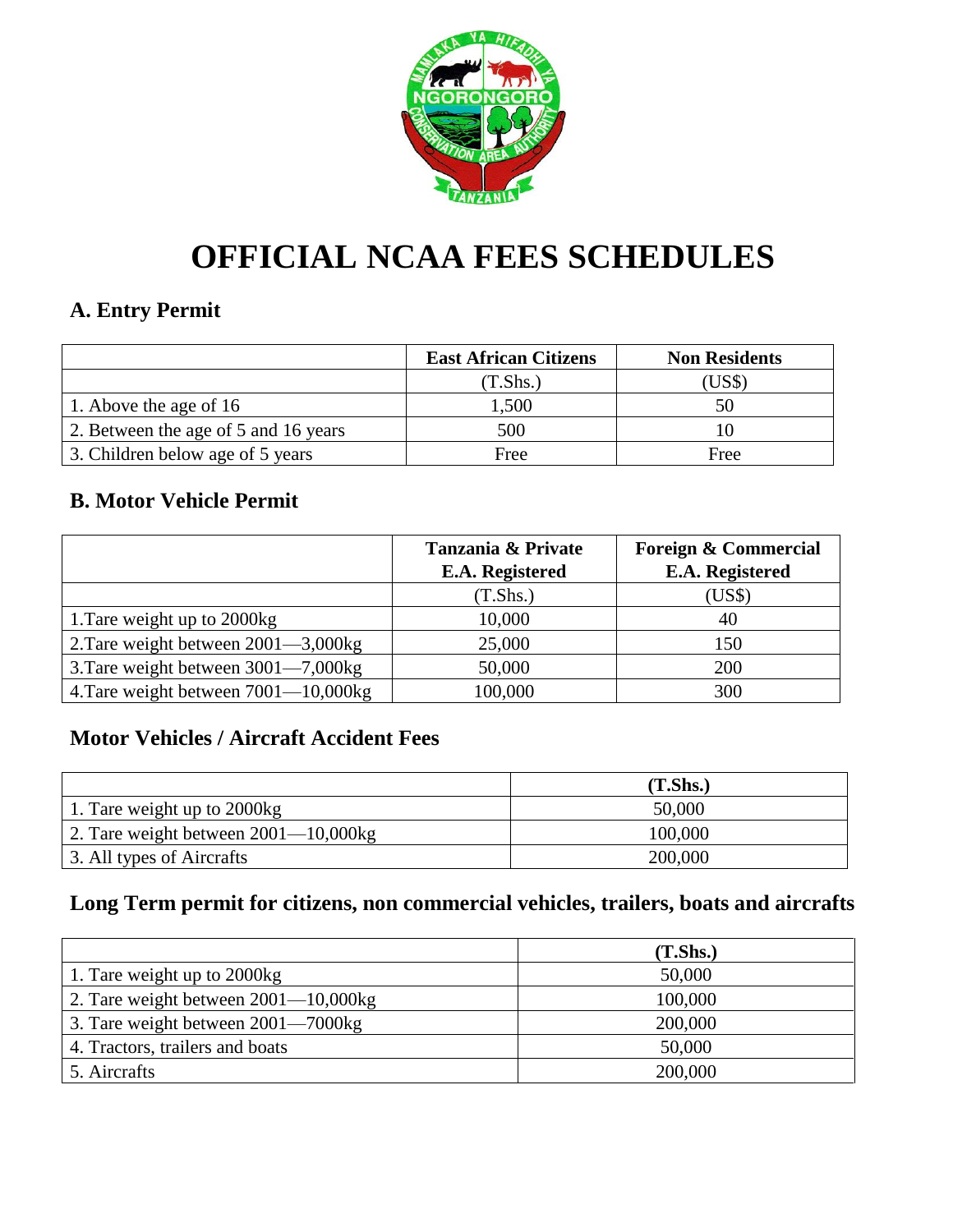# **C. Camping Fees**

|                                          | <b>East African Citizens</b> | Non Residents |
|------------------------------------------|------------------------------|---------------|
|                                          | (T.Shs.)                     | (US\$)        |
| <b>1. Established Campsites (Public)</b> |                              |               |
| (i) Above the age of 16 years            | 1,500                        | 30            |
| (ii) Between age of 5 and 16 years       | 500                          | 10            |
| (iii) Children below age of 5            | Free                         | Free          |
| 2. Special Campsites                     |                              |               |
| (i) Above the age of 16 years            | 4,000                        | 50            |
| (ii) Between age of 5 and 16 years       | 1,000                        | 20            |
| (iii) Children below age of 5            | Free                         | Free          |

# **D. Guide / Crater Service Fees**

|                                         | <b>East African Citizens</b> | Non Residents |
|-----------------------------------------|------------------------------|---------------|
|                                         | (T.Shs.)                     | (US\$)        |
| 1. Crater Service Fee (per vehicle)     | 5,000                        | 200           |
| 2. An Official Guide Accompanying       | 1,000                        | 20            |
| Tourists                                |                              |               |
| 3. Walking Safari guide (max. 8 pax per | 5,000                        | 20            |
| group and part thereafter)              |                              |               |

# **E. Permit for Serving Hot Meals in the Crater (Bush lunch)**

At the discretion of the Conservator, a permit may be issued to serve hot meals in the Crater. Charges: US \$10 per person to be paid before the provision of the service.

## **F. Permit for Landing of Aircraft and Helicopter**

|            | <b>Seats</b> | <b>Locally Registered</b> | Foreign Private | Foreign commercially |
|------------|--------------|---------------------------|-----------------|----------------------|
|            |              |                           | Registered      | Registered           |
|            | Up to $5$    | TShs 15,000               | <b>US\$40</b>   | <b>US\$ 100</b>      |
| $\rm (ii)$ | $5 - 12$     | TShs 20,000               | <b>US\$ 100</b> | <b>US\$150</b>       |
| (iii)      | Above 12     | TShs 25,000               | <b>US\$150</b>  | <b>US\$ 300</b>      |

# **G. Filming / Photographic Fees**

Charges: US \$100 per person per day. The fee includes entry fees but excludes Crater Service Fees.

## **Penalty / Fines**

- Over speeding (All types of vehicles): TShs 50,000
- Other offences will be determined according to type of offence committed.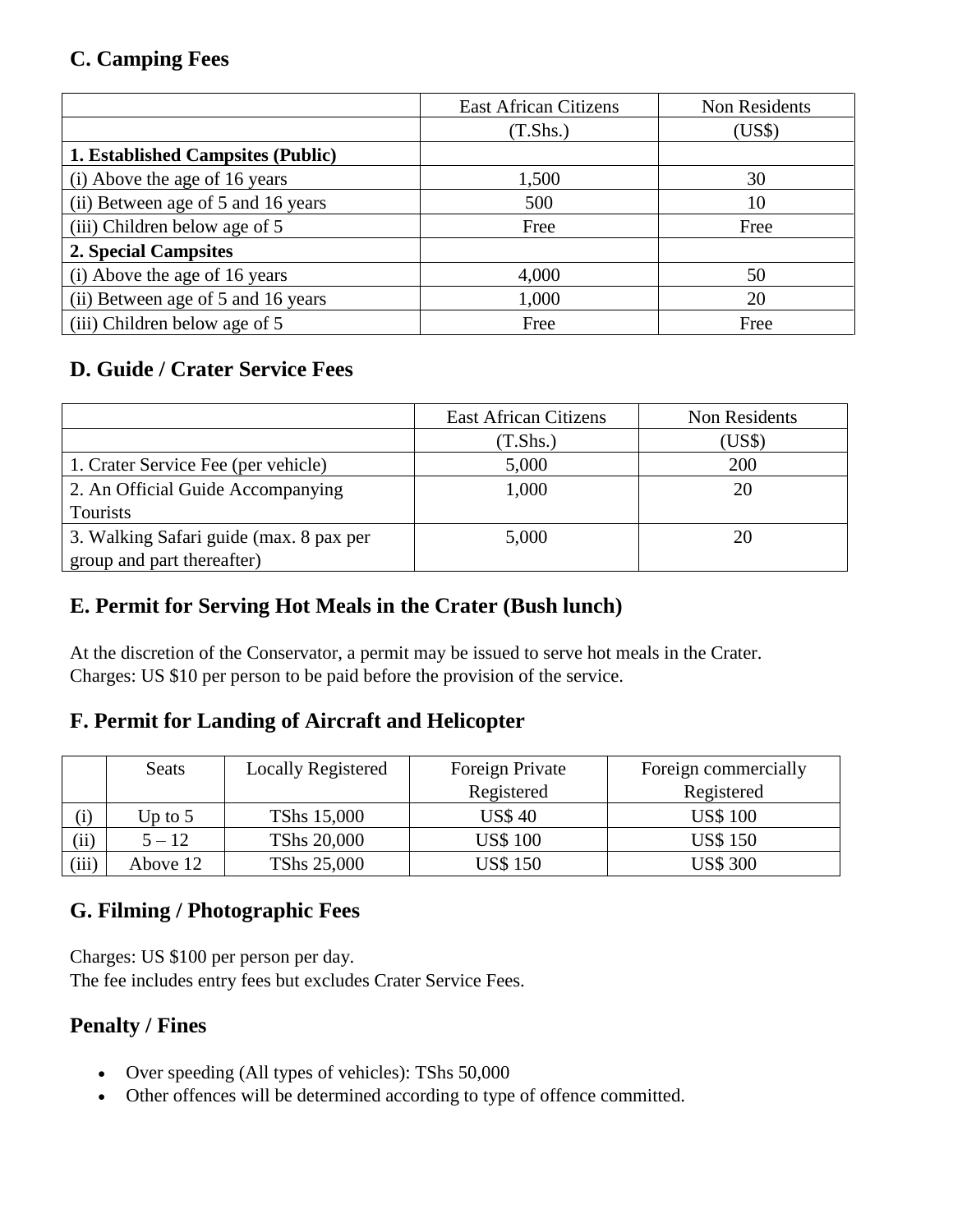# **Please Note**

- Permit once issued is valid for one entry within 24 hours only.
- Tariffs are subject to change without prior notice.
- Meals for bush lunch must be pre cooked at a lodge/camp and taken down the Crater ready for services. Permission is at the discretion of the Conservator and permits will be issued on a first come first served basis.
- NCAA will receive a free copy of each film in addition to the charges above. Master tape of each commercial film made shall be submitted to Ngorongoro Conservation Area Authority.
- Crater tour will be half day and will be charged US\$ 200 from July 1, 2007.

# **Payments of Ngorongoro Tariff by Electronic Revenue Collection System**

Ngorongoro Conservation Area Authority (NCAA) uses SMART CARD to collect its revenue electronically. The electronic system reduces risks of carrying cash and / or cheques all the way while visiting Ngorongoro Conservation Area. Also the system increases efficiency through reducing unnecessary queues and delay at the gate before entering Ngorongoro Conservation Area. All fees such as entry fees, camping fees, vehicles fees, crater service fees, landing fees etc are payable at most local banks in Tanzania. After receiving the payments, bank issues a deposit slip which will enable the payer to obtain "NGORONGORO CARD" from the following centres known as Point Of Issue/Point of Sale:

- i. NCAA Arusha information Centre located opposite Air Tanzania Corporation and near Tanzania Tourist Board (TTB) Arusha Office.
- ii. Lodoare Main Entrance Gate to Ngorongoro Conservation Area.
- iii. Tourism Office at NCAA HQ Ngorongoro Crater.
- iv. Naabi Hill Gate located in Serengeti National Park.

Ngorongoro's main point of issue and point of Sale (POI/POS) is the Ngorongoro Information Centre located in Arusha town as many Tour Operator and tourists are coming to Ngorongoro through Arusha town.

The point of issue (POI) is the point whereby issuing of cards for visitors and staff will be done. The point of Sale (POS) is the Component of the system dealing with the receiving of all payment of products and services defined by Ngorongoro Conservation Area Authority

### **CARD TYPES:**

The NCAA electronic collection system uses eight (8) types of cards. Entry to the Ngorongoro Conservation Area is only upon producing of the card at the entrance gate or at the Point of Access (POA). Types of the cards are as follows:

### 1. **CITIZEN CARD:**

This card is issued to the citizens of the United Republic of Tanzania. However for this purpose citizens means all citizens of East Africa Community (EAC)

### 2. **RESIDENT CARD:**

This card is issued to the residents of Tanzania or other EAC residents.

### 3. **NON RESIDENT CARD:**

This card is issued to the non residents of Tanzania and other EAC countries.

### 4. **CONCESSION CARD/ORGANIZED GROUP CARD:**

This card is issued to the visitor or group of visitors, with an authority or special permit with reference